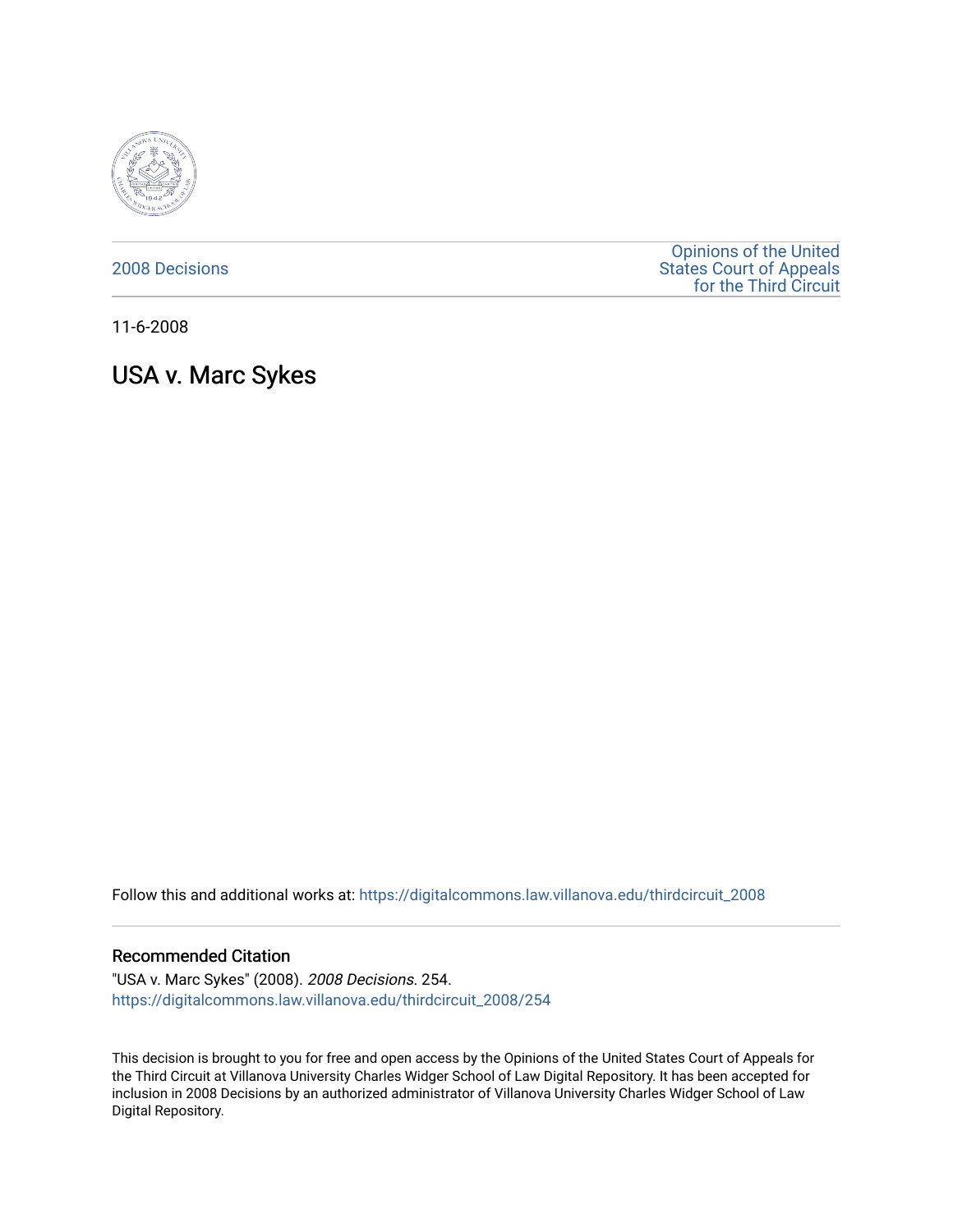## NOT PRECEDENTIAL

## UNITED STATES COURT OF APPEALS FOR THE THIRD CIRCUIT

No. 07-4018 \_\_\_\_\_\_\_\_\_\_\_

\_\_\_\_\_\_\_\_\_\_\_

### UNITED STATES OF AMERICA

v.

## MARC SYKES a/k/a M-DOC

Marc Sykes, Appellant

\_\_\_\_\_\_\_\_\_\_\_

On Appeal from the United States District Court for the District of New Jersey (D.C. No. 03-cr-00678-4) District Judge: The Honorable Mary Cooper

Submitted Under Third Circuit LAR 34.1(a) October 31, 2008

\_\_\_\_\_\_\_\_\_\_\_

BEFORE: McKEE, NYGAARD, and SILER,<sup>\*</sup> Circuit Judges.

(Filed: November 6, 2008)

<sup>\*</sup>The Honorable Eugene E. Siler, Jr., Senior Circuit Judge for the United States Court of Appeals for the Sixth Circuit, sitting by designation.